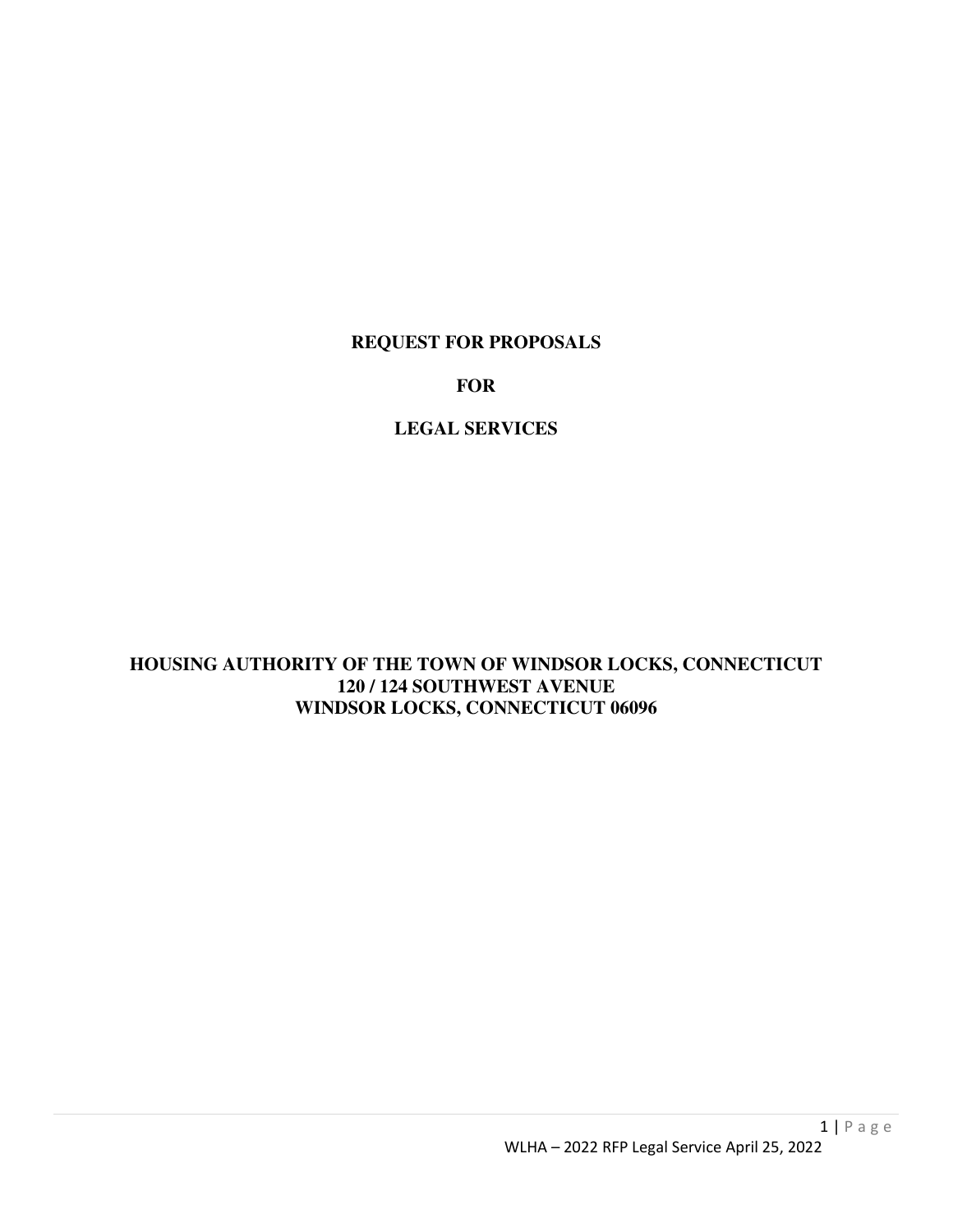#### **Table of Contents - RFP Legal Services**

Certifications and Affidavits

- 1. Form of Non-Collusive Affidavit (WLHA)
- 2. Certifications and Representations of Offerors (Form 5369-A)
- 3. Instructions to Offerors (Form HUD 5369-B)
- 4. General Contract Conditions (Form HUD 5370-C)
- 5. Certification of a Drug-Free Workplace (Form HUD 50070)
- 6. Certification of Payments to Influence Federal Transactions (Form HUD 50071)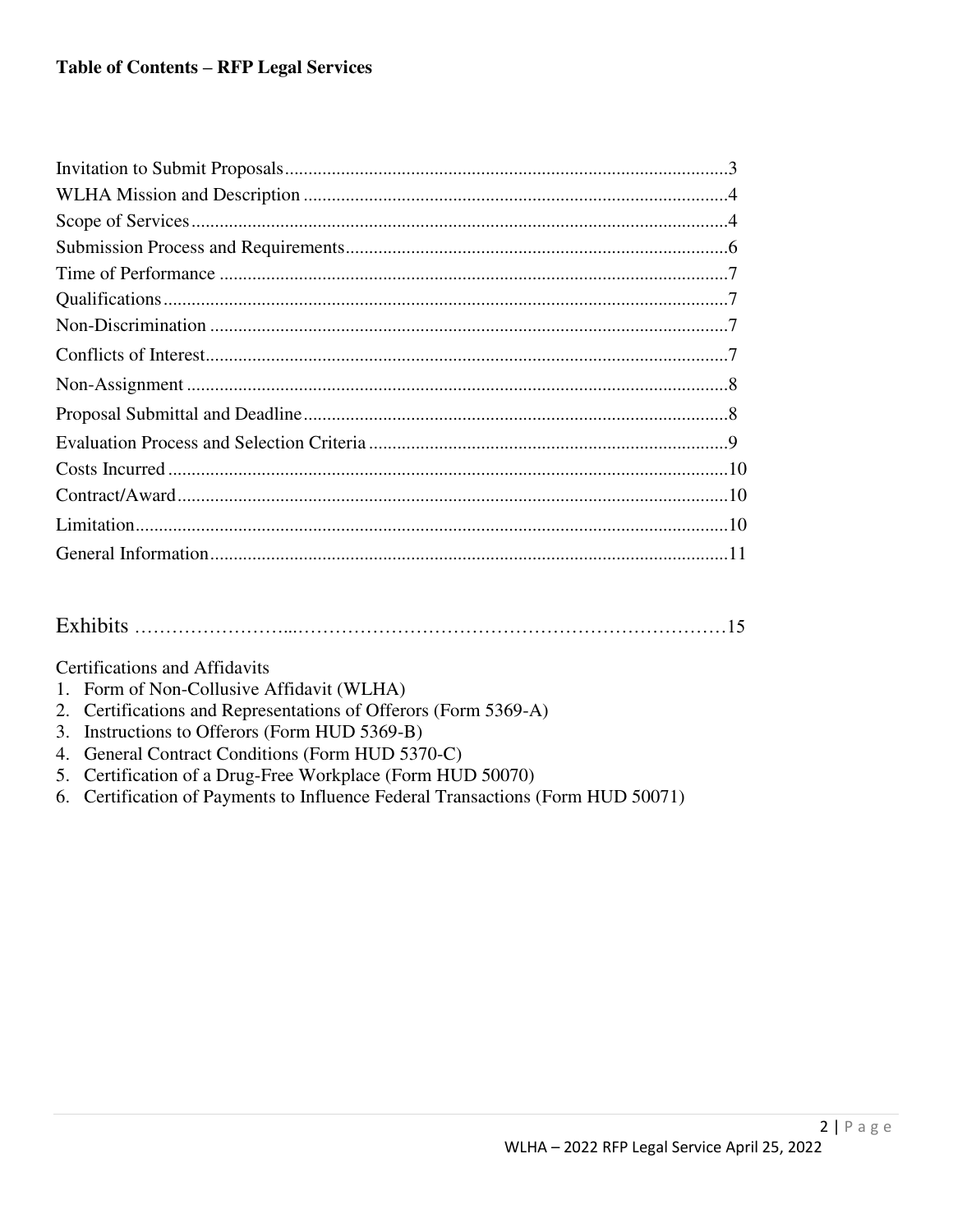#### **INVITATION TO SUBMIT PROPOSALS**

Legal Services Contract July 1, 2022 – June 30, 2027

The Housing Authority of the Town of Windsor Locks (hereinafter referred to as the "Authority", "WLHA", or the "Housing Authority") herein requests proposals for legal services including the following:

> General Counsel Special Counsel for Housing Litigation matters and Rent Collection

Proposals are invited from individual lawyers or legal firms (hereinafter referred to as "general counsel", "special counsel", "respondent", or "Offeror") that will comply with all requirements of applicable statutes, regulations, policies and organizational objectives of the WLHA.

Bidders must have experience in the provision of relevant legal services and be a member of the Connecticut Bar. The General Counsel must have experience involving: housing (development and management), governmental entities and regulations, contracts, permanent and temporary note financing, ex contract and ex delicto actions, litigation, real property laws and codes, human services arbitrations, Connecticut housing law and programs, and Federal housing law and programs.

This Request for Proposals (RFP) contains specific submission requirements, general scope of service requirements, and terms, conditions, and other pertinent information necessary for submitting a proposal. Interested parties may obtain the Request for Proposal package in person beginning April 25, 2022, Monday through Thursday, between the hours of 9:00 AM and 4:00 PM and Friday between 9:00 am – 1:00 pm, at 120 Southwest Avenue, Windsor Locks, CT. 06096; by telephone request using 860-627-1455 ext. 202; or by mail.

Questions and inquiries should be directed in writing to Joseph D'Ascoli, Interim Executive Director no later than May 9, 2022. Proposals must be submitted on or before May 26, 2022, at 4:00 PM. Submittals received after the deadline will not be considered.

All proposal submittals shall be labeled as follows:

Proposal for Legal Services

 Attn.: Joseph D'Ascoli Housing Authority of the Town of Windsor Locks 120 / 124 Southwest Avenue Windsor Locks, CT 06096

Proposals may not be withdrawn for a period of ninety (90) days from submission deadline date.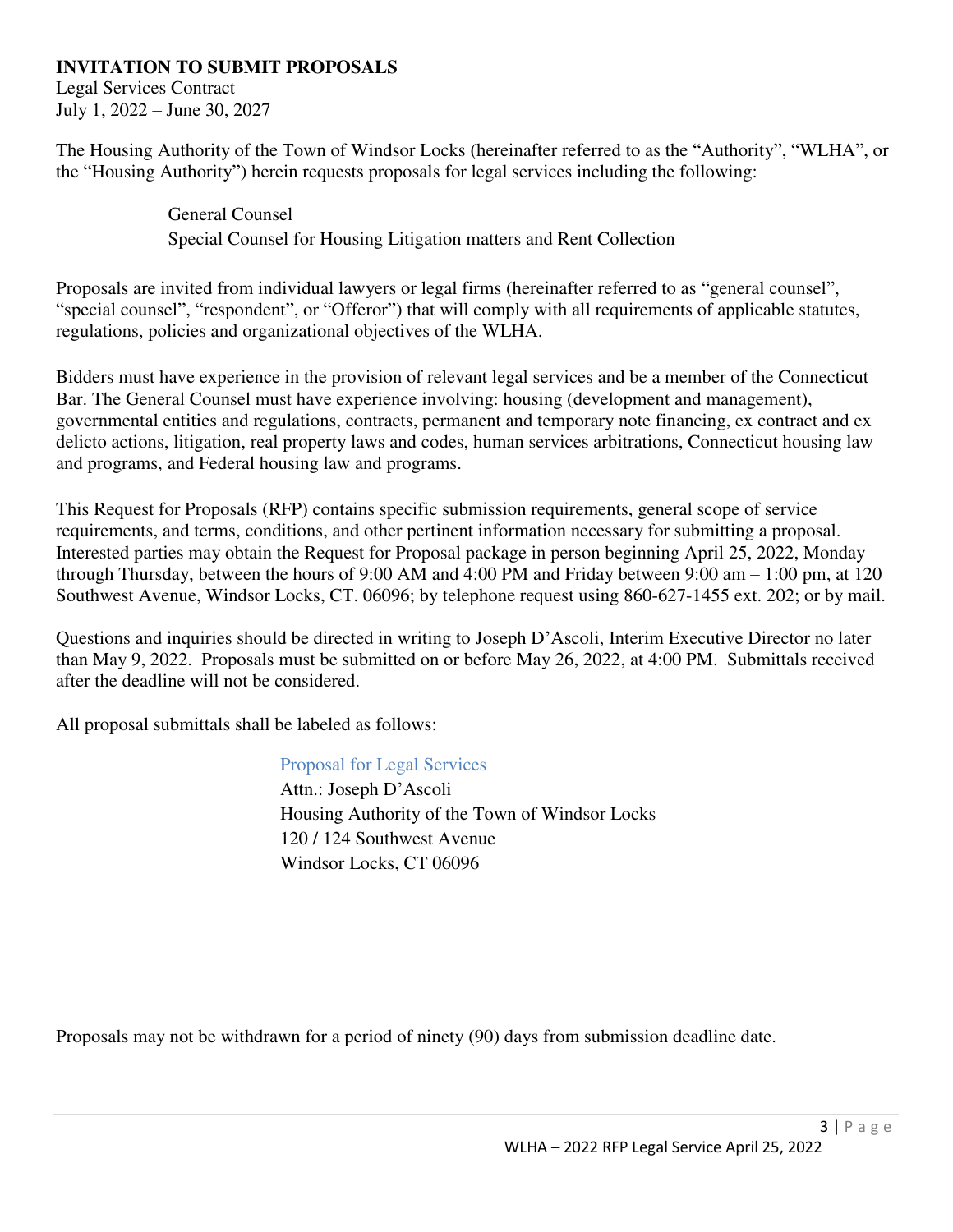The Housing Authority of the Town of Windsor Locks:

- Established to provide safe, decent, sanitary, and affordable housing to low income families without discrimination.
- WLHA owns and operates a variation of public housing developments and programs consisting of (1) 127 Federal Section 8 Housing Choice Vouchers; (2) 76 units of Federal Low-Income Public Housing; (3) 40 units of State Low-Income Public Housing.
- Is governed by a 5-member board of commissioners. Four members are appointed by the Board of Directors and a Resident Commissioner is selected pursuant to the procedures found at CGS 8-41.
- Has a staff of 5 full-time employees. Two employees work in the maintenance department. The remaining employees work in the main office. Non-Union
- Process of a RAD Conversion with its Federal Developments

The Authority's fiscal year runs from July  $1<sup>st</sup>$  through June  $30<sup>th</sup>$ .

#### **REQUEST FOR PROPOSALS FOR LEGAL SERVICES**

The Housing Authority of the Town of Windsor Locks is accepting proposals for legal services required in the administration and management of the Housing Authority.

The WLHA is seeking legal services that fall into two (2) categories. These two categories are:

- 1. General Counsel
- 2. Special Counsel for Housing Litigation matters and Rent Collection

A firm or individual attorney may propose for either or both areas of practice. Provided as an attachment to the RFP are descriptions of the activities considered to generally fall under each area of service. The attachments are not definitive but illustrative of the roles and specific activities that may arise for each area of service.

A respondent may bid on either or more areas of practice and may present different departments within a firm or a team of firms or individuals as the service provider for each area. However, the WLHA will select the best, a combination of cost and competency = value based on the evaluation criteria contained in Section XX, practitioner(s) for each area of service and the reserves the right to offer a respondent a contract for each individual area of practice. The WLHA recognizes that firms and teams bring a synergy to the provisions of services but in an era of sequestration and intentional underfunding of the WLHA's core programs, cost containment and value in services has become a paramount concern.

The base term of each contract will be sixty (60) months beginning on or about July 1, 2022, through June 30, 2027, with one-year extension or fraction thereof at the sole discretion of the Authority. Extensions are to be authorized no later than July 1 of the ending contract year. The WLHA reserves the right to rebid any area of service rather than authorize an extension even if fully satisfied with services provided if its needs and/or resources change.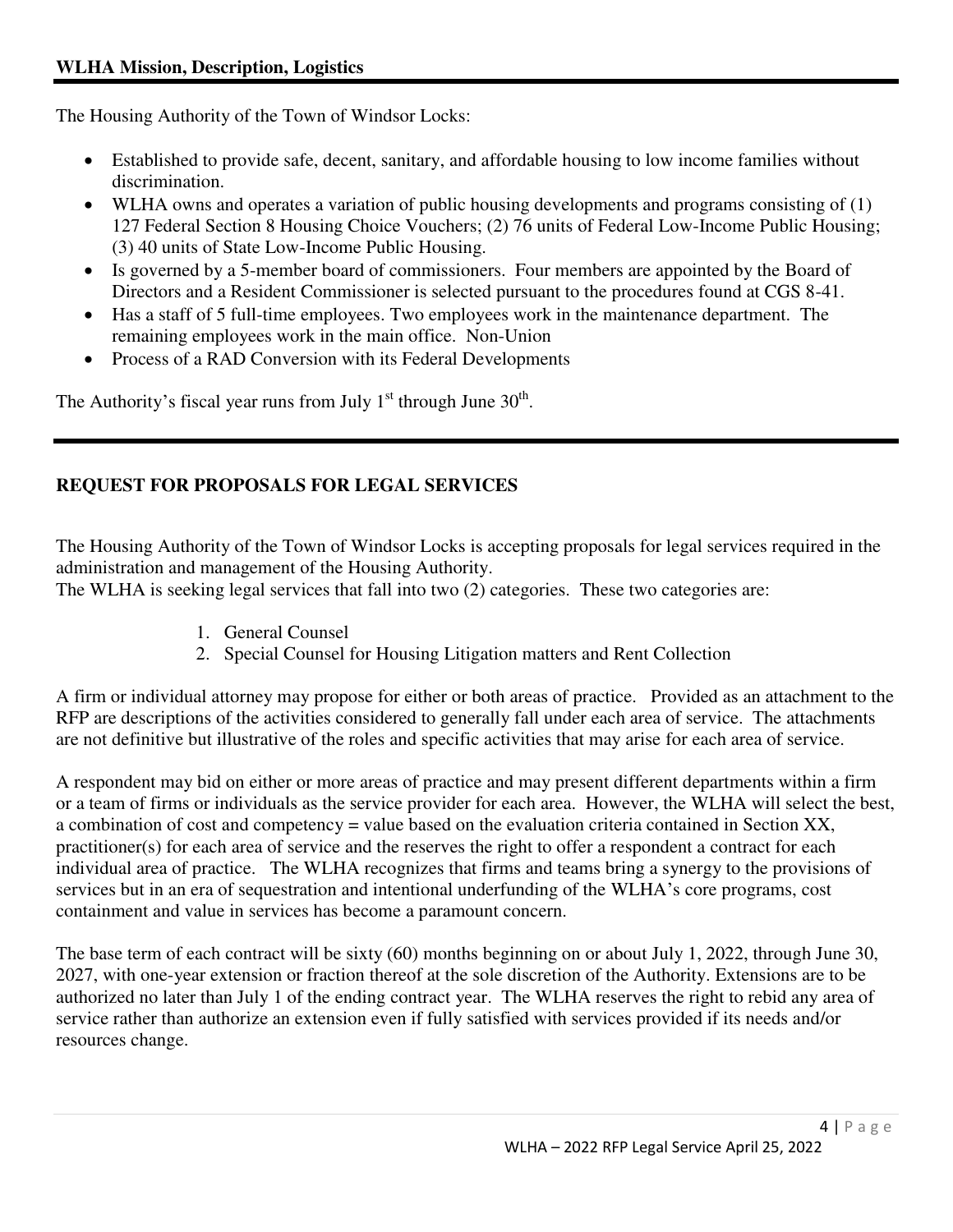The role of the General Counsel shall include in addition to the activities described in the attachment for the General Counsel legal scope of services, the function of coordinating the range of legal activities being performed for the WLHA by Special Counsels. Special Counsel will fully responsible for the quality of their work and the General Counsel is not expected to review and concur with the recommendations of the Special Counsel in terms of matching legal opinions. The Special Counsel is expected to provide a non-attorney staff person on a part-time basis, who can track ongoing legal activities and deadlines and maintain the Master File for all WLHA's legal activities. The Master Legal File is part of the WLHA's Executive Office's records and while it may be located offsite, its contents are to be available electronically and remain in the ownership of the WLHA.

There may be occasions when specific legal services are needed that are not within the skill set of the General Counsel nor any of the procured Special Counsels. If none of the WLHA's legal team has the in-house capacity to provide specialized services required by the WLHA, the WLHA may request that the General Counsel retain other counsel who can provide the required skills.

Such retention must have the prior written approval of the WLHA. Any billing/payment for such additional counsel will be at the same hourly rate listed within the contract (meaning, the successful proposer may not addon an additional amount to the contracted hourly fee for retaining and overseeing such additional counsel).

The WLHA reserves the right to, at any time during the ensuing contract period, and without penalty to any counsel retained as a result of this RFP, conduct additional competitive solicitations to retain additional legal counsel when, in the opinion of the WLHA, it is in the best interests of the WLHA to do so. Accordingly, any counsel retained as a result of this RFP shall have the right to also respond to any such additional solicitation process, if conducted.

All Counsels shall at all times guarantee access by the Authority, HUD, or any of their duly authorized representatives to any books, documents, papers, and records of the Respondent that are directly pertinent to the specific contract, for the purpose of audit, examination, excerpts and transcriptions.

All Counsels selected through this RFP process shall be required to retain all pertinent records for a period of not less than three (3) years after final payment has been made and all pending matters closed.

Services are to comply with HUD Litigation Handbook 1530.1 Rev-5, May 18, 2004.

This is a solicitation for competitive proposals in accordance with CFR (85.36 (d) (3)) allowing for technical quantity or other factors (in addition to price) for securing services. Award will be made to the Respondents whose proposals are most advantageous to the Windsor Locks Housing Authority with price and other factors considered.

In submitting a response to this Request for Proposals, the Respondent acknowledges that the WLHA shall not compensate the Respondent for any submission or contract negotiation costs, including costs for preparation, appearances or interviews, and/or travel expenses. It is essential that the respondent selected as Legal Counsel have the necessary knowledge, skills, and experience to implement all aspects of the work. All work is to be performed with the highest degree of professional standards, in compliance with HUD and DOH regulations, WLHA policies and procedures, criteria and requirements, and local and state laws.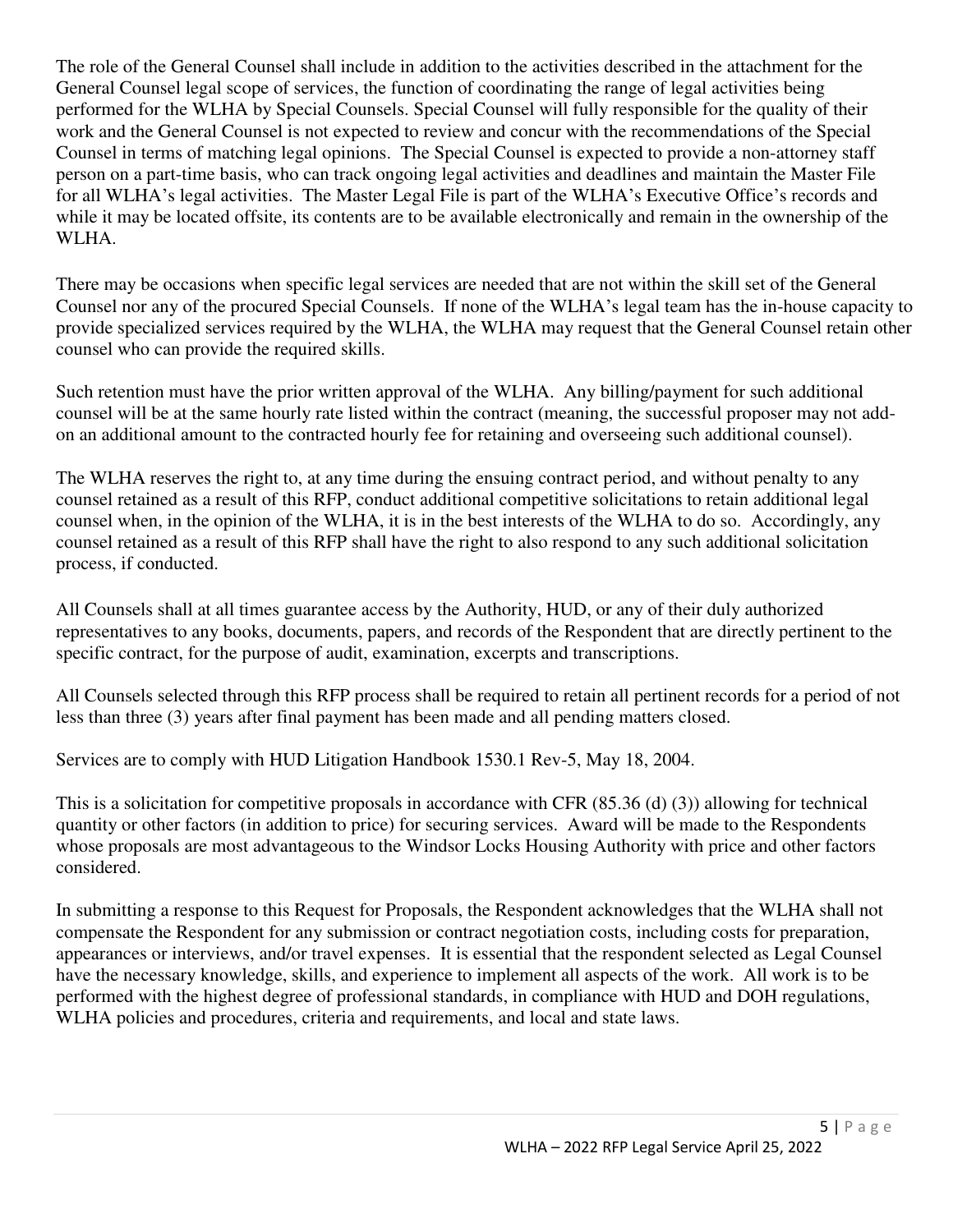## **SUBMISSION PROCESS AND REQUIREMENTS**

#### SUBMISSION DEADLINE

Proposals must be received by the Housing Authority on or before May 26, 2022, at 4:00 PM. Late submissions, emailed, and faxed proposals will not be considered.

#### PLACE OF SUBMISSION

One (1) original bound copy, two (3) additional bound copies of the complete proposal package must be submitted in an envelope sealed and labeled "Proposal for Legal Services" to:

> Proposal for Legal Services Attn.: Joseph D'Ascoli Housing Authority of the Town of Windsor Locks 120 /124 Southwest Avenue Windsor Locks, CT 06096

Email: [josephd@manchesterha.org.](mailto:josephd@manchesterha.org)

#### DEADLINE FOR WRITTEN QUESTIONS

Respondents may submit questions in writing to:

 Joseph D'Ascoli Housing Authority of the Town of Windsor Locks 120 Southwest Avenue Windsor Locks, CT 06096

Written questions must be received by the WLHA at the address no later than 4:00 PM, May 9, 2022.

In order to maintain a fair and impartial competitive process, the WLHA will answer inquiries only in response to written questions received within the specific time frame. The WLHA must avoid private communication with prospective respondents during the evaluation period. Written questions will be the only opportunity for respondents to inquire as to form and content. Please respect this policy and do not attempt to query WLHA personnel or members of its Board of Commissioners regarding this RFP. The only queries that will be acknowledged are those written questions submitted in the manner and within the time frame indicated above.

#### **TIME OF PERFORMANCE**

The services of each Contract shall commence upon its execution and may be terminated by either party following a thirty- (30) day written notice or the lapse of the contract.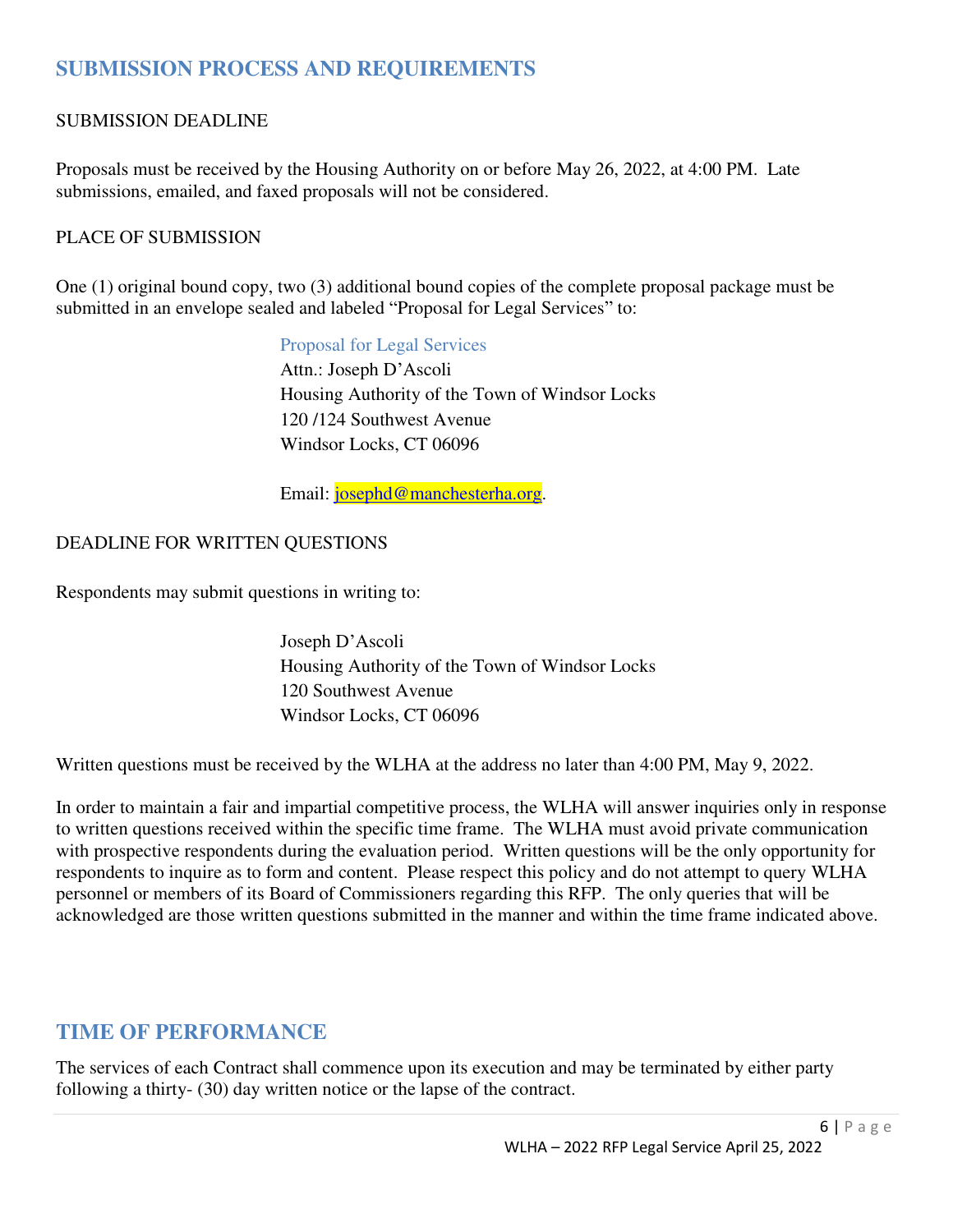## **QUALIFICATIONS**

Bidders must have membership in the Bar of the State of Connecticut and have appropriate experience in the provision of legal services on which they are bidding.

## **NON-DISCRIMINATION**

The Respondent must not discriminate against any employee or applicant for employment because of race, color, religion, sex, age, or national origin. The Respondent shall take affirmative action to ensure that applicants are employed, and employees are treated during employment, without regard to race, color, religion, sex, age, or national origin. Such action shall include, but not be limited to, the following: employment, upgrading, demotion or transfer, recruitment, or recruitment advertising, layoff or termination, rates of pay or other means of compensation, and selection for training, including apprenticeship.

## **CONFLICTS OF INTEREST**

The respondent will be required to certify that to the best of his/her knowledge and belief and, except as otherwise disclosed, s/he does not have any organizational conflict of interest. Conflict of interest is defined as a situation in which the nature of work under this contract and the respondent's organizational, financial, contractual, or other interests are such that:

- 1. Award of the contract may result in an unfair competitive advantage; or
- 2. The respondent's objectivity in performing the contracted work may be impaired. In the event the respondent has an organizational conflict of interest as defined herein, the respondent shall disclose such conflict of interest fully in the proposal submission.
- 3. The respondent agrees that, if after the award, s/he discovers an organizational conflict of interest with respect to this contract; s/he shall make an immediate and full disclosure in writing to the WLHA's Executive Director. The disclosure shall include a description of the action that the respondent has taken or intends to take to eliminate or neutralize the conflict. The WLHA may, however, terminate the contract if it is in the WLHA's best interest and no other acceptable solution is possible.
- 4. In the event the respondent was aware of an organizational conflict of interest before the award of the contract and intentionally failed to disclose the conflict to the Executive Director, the WLHA may terminate the contract.
- 5. No member or delegate to the U.S. Congress or the WLHA Board of Commissioners shall be allowed to share in any part of this contract or to derive any benefit to arise there from. This provision shall be construed to extend to this contract if made with a corporation for its general benefit.
- 6. No member, officer, or employee of the WLHA, no member of the Board of Directors for the Town of Windsor Locks, and no other public official of such locality or localities who exercises any function or responsibilities with respect to the project shall, during his/her tenure, or for one (1) year thereafter, have any interest, direct or indirect, in this contract or the proceeds thereof.
- 7. The WLHA reserves sole and total discretion in determining the proper treatment of any conflict of interest disclosed under this provision.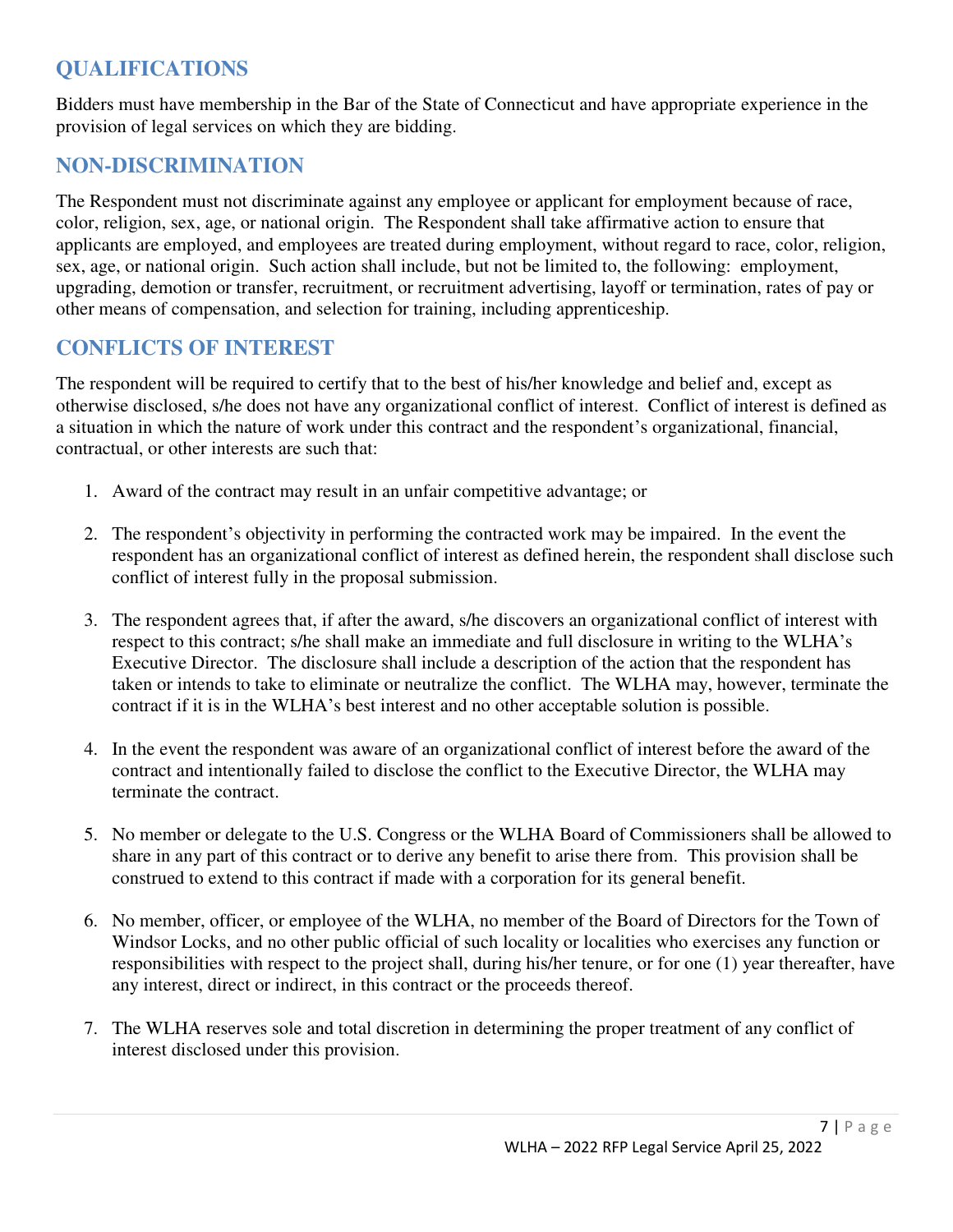### **NON-ASSIGNMENT**

The Respondent shall not assign or transfer any interest in this Contract except that claims for monies due or to become due from the WLHA under the Contract may be assigned to a bank, trust company, or other financial institution. If the Respondent is a partnership, this Contract shall inure to the benefit of the surviving or remaining member(s) of such partnership.

## **PROPOSAL SUBMISSION and DEADLINE**

Proposals must be received no later than 4:00 PM Thursday May 26, 2022, at the Housing Authority of the Town of Windsor Locks, 120 Southwest Avenue, Windsor Locks, CT. 06096.

Proposals must be submitted in a sealed envelope or box marked "Legal Services Proposal". Submittals received after the deadline will not be considered.

No proposal shall be withdrawn for a period of ninety (90) days subsequent to opening without the consent of the WLHA.

Proposals shall include the following:

- **1. Timetable** 
	- **Introductory work**s Please indicate when you would be able to start the engagement and begin to familiarize yourself with the WLHA. State estimated hours required.
	- **Transition/Start-up** Describe the transition process and the time necessary to complete

#### **2. Background, Experience and Approach**

- An executive summary of the proposal, including a statement of the firm's understanding of the services provided
- A brief narrative describing the firm or individual's location; legal background and history, including years of legal experience, number of partners, associates, staff; work experience associated with private or public low-income housing; legal experience related the Scope of Service and the rating factors; and the firm or individual's ability to provide legal services to the WLHA.
- A list of at least three  $(3)$  current clients for whom services of a similar nature have been performed. For each client, please include a brief description of its organization and complexity and provide a point of contact and telephone number.
- Certified statement that the firm or individual is in good standing
- A non-collusive affidavit
- Documented evidence that the firm or individual is licensed to practice and is registered in Connecticut.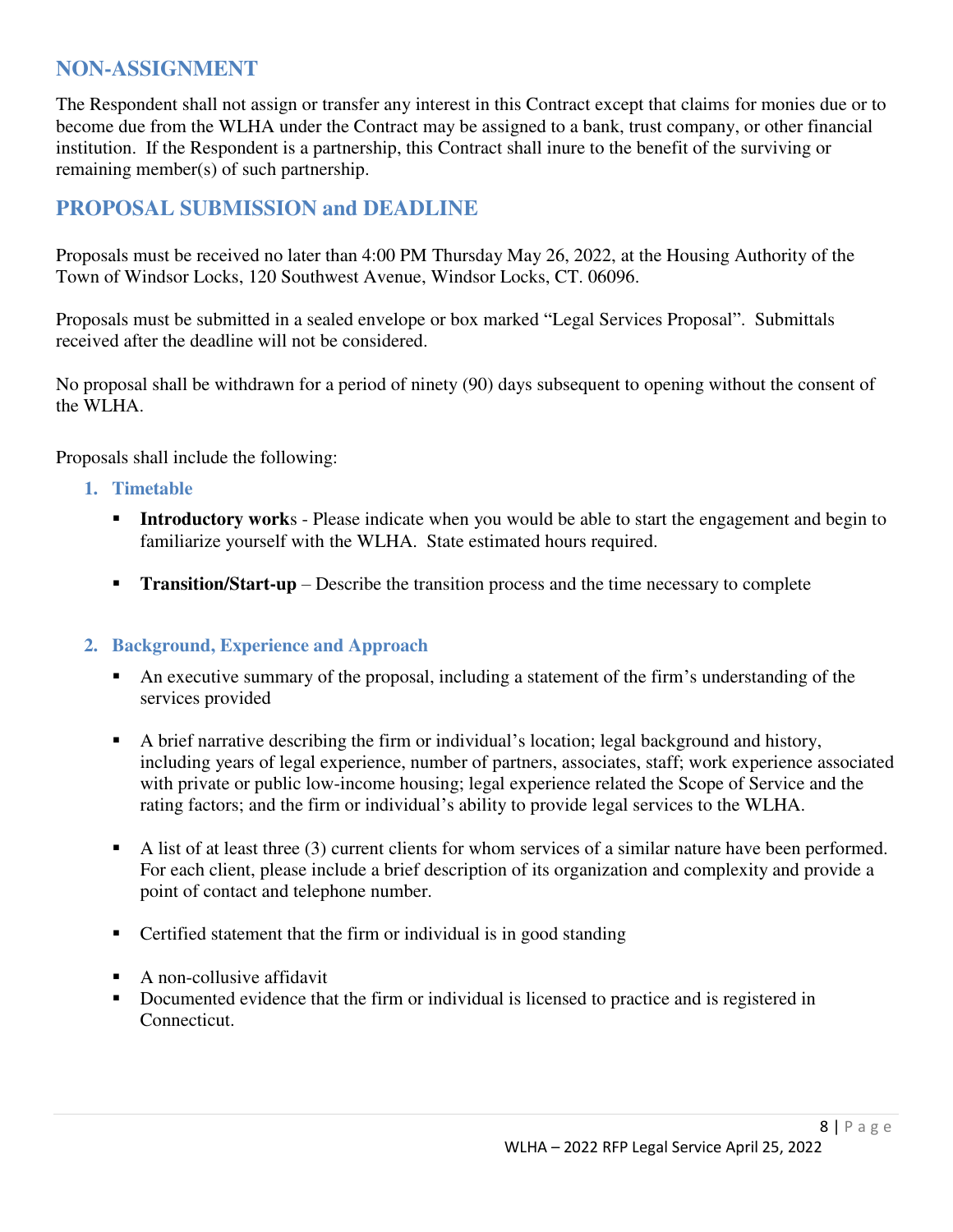**Proposed hourly fee and service fees for work to be performed. For Special Counsel, if the proposal** includes a fee which is other hourly, please detail how the fee will be calculated for all types of Housing Matters and Rent Collection Matters that are anticipated.

### **3. Staff Capability**

- **Provide information clearly demonstrating your capability to perform legal and other services as** stated in the Scope of Services for each area of service for which the Respondent is seeking selection. This information should include resumes of the team of partners, managers, and associates who would be assigned to the WLHA and any other information relevant to your qualifications to perform these services for the WLHA.
- Steps taken at your firm to ensure continuity in the assignment of key staff from year-to-year.
- Commitments you will make regarding the team's accessibility to the WLHA.
- A description of your firm's approach to providing legal services to the WLHA.
- For those Respondents who are seeking selection as the General Counsel, and explanation as to how your firm will staff and perform the coordination and administrative functions described on Page 4 and in the General Counsel Scope of Services.

### **4. Hours and Professional Fees**

 Your description of fees should include whatever schedules are necessary to adequately support and/or explain the proposed pricing. The basis for the fees should be stated (i.e., number of staff, level of staff, hourly rates, etc.). Please include a description of expected billing arrangements.

### **5. Summation**

**Please conclude with a statement about how your firm differs from other firms offering similar** services. Address how the WLHA will benefit from the services provided by your firm.

## **EVALUATION PROCESS AND SELECTION CRITERIA**

Proposals will be evaluated by an WLHA selection committee. The committee will present its recommendation to the WLHA Board of Commissioners who will make the final selection.

Proposals will be evaluated using the Evaluation Criteria outlined below. After the initial scoring of proposals, those deemed by the selection committee to be within the competitive range will become the finalists and may be asked to appear for an interview to clarify issues and, if necessary, following the interview, to submit their best and final offers.

Proposals for each area of service will be compared to others in the same category when it comes to specific area of service proposed. A Respondent must receive at 50 points under the General Category to be evaluated under the Specific Category.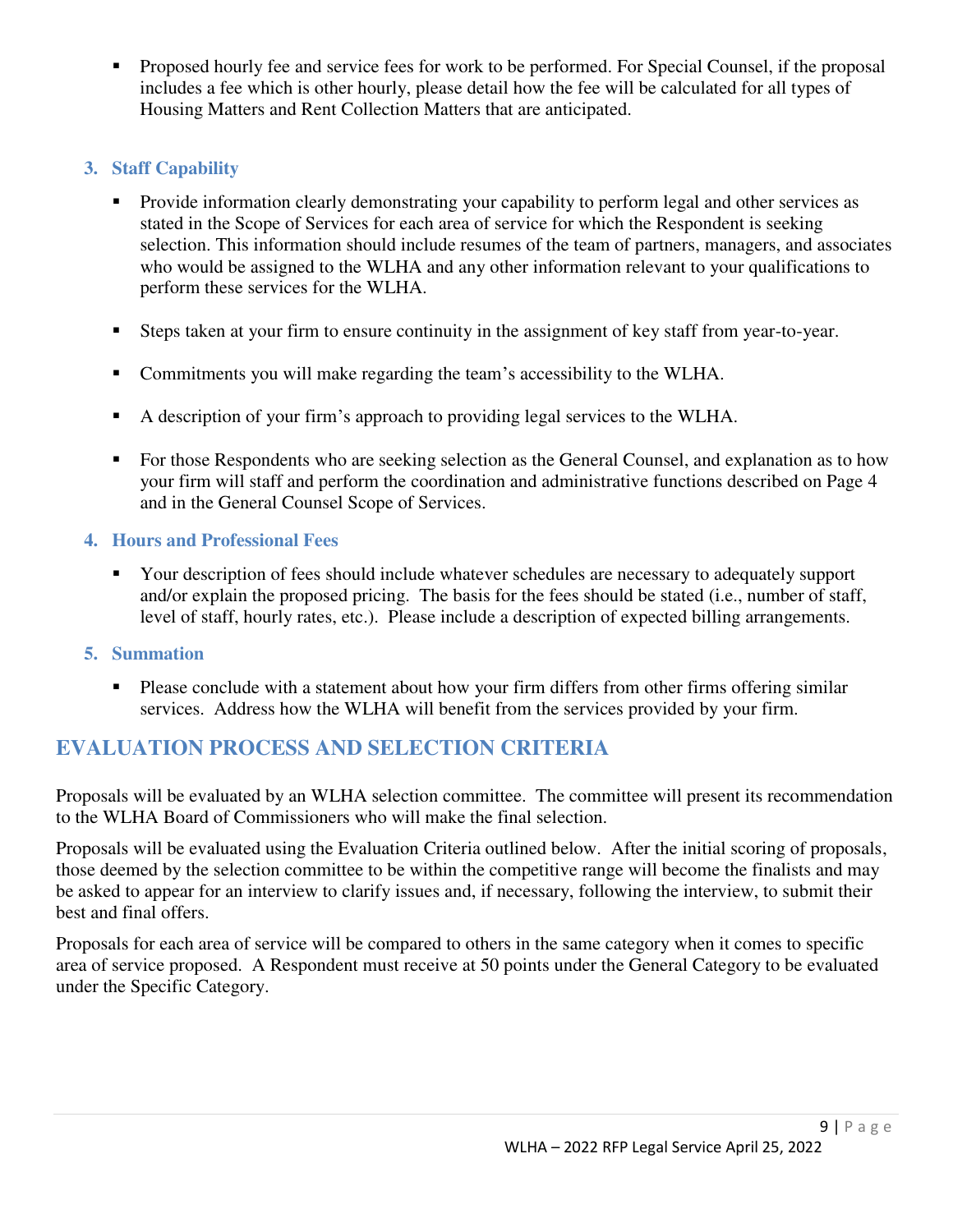#### **EVALUATION CRITERIA GEOGRAPHIC CONSTRUCTION CRITERIA**

#### **GENERAL (Applied to all Respondents)**

| Proven knowledge of the specific area of service proposed                  | 25 |
|----------------------------------------------------------------------------|----|
|                                                                            |    |
| <b>SPECIFIC</b> (Applied to Respondents for each area of service proposed) |    |
| Financial (reasonableness of fees)                                         | 10 |
| Past performance                                                           | 15 |
| Staff qualifications and experience                                        | 20 |
| regulations, and policies                                                  | 15 |
| Working knowledge of HUD and CT public and low-income housing rules,       |    |
| Experience with affordable housing programs and work environment           | 15 |

The Authority reserves the right to make an award without further discussion of the proposals submitted or to not conduct an interview process. Therefore, the proposals should be clear and complete regarding the above criteria.

### **COSTS INCURRED IN PREPARING AND SUBMITTING PROPOSALS**

The respondent shall be solely responsible for all costs incurred in preparing and submitting a response to this RFP. All material and documents submitted by the respondent will become the property of the WLHA and will not be returned. Legal firms selected for further negotiations, as well as the firm ultimately selected to enter into a contractual agreement with the WLHA, will be solely responsible for all costs incurred during negotiations.

### **CONTRACT/AWARD**

The contract for legal services as requested in this RFP will be subject to the approval of the WLHA's Board of Commissioners.

The RFP will result in a fixed fee contract, the terms of which will be negotiated between the WLHA and the selected respondent. The contract shall commence on the date specified therein and shall terminate upon completion of all services required pursuant to the contract unless terminated as provided therein. The base term of the contract shall not exceed three (3) years with up to three one-year extensions or fraction thereof at the sole discretion of the Authority.

### **LIMITATION**

This Request for Proposals does not commit the WLHA to award a contract or to pay any cost incurred in the preparation and submittal of a proposal to this request. The Authority reserves the right to accept or reject any or all proposals, to negotiate with all qualified sources, or to cancel in part or in its entirety, the Request for Proposals, and to waive any informality regarding the proposals received whenever such acceptance, rejection, negotiation, cancellation, or waiver is in the best interest of the WLHA.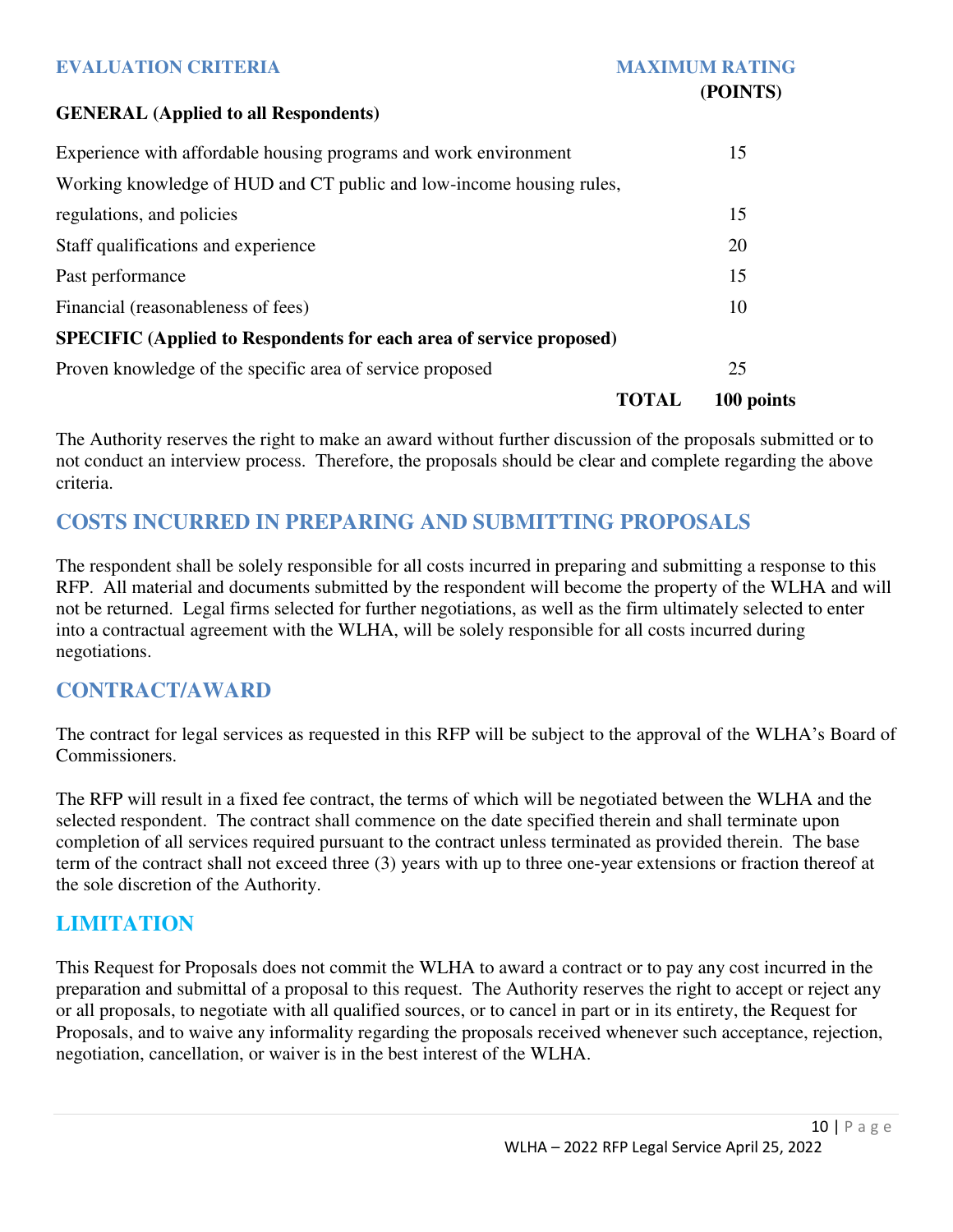### **ADDENDA**

Any Addenda issued to provide additional information, responses to questions or other changes in the RFP, must be including with the submission as a signed copy acknowledging the addenda. Any response will be assumed to have been prepared with full knowledge of the content of any addenda issued by the WLHA.

#### **GENERAL INFORMATION**

The Housing Authority of the Town of Windsor Locks owns and manages the following public housing developments:

| <b>Development</b>                                      | <b>Type</b>                   | <b>Number of Units</b> |
|---------------------------------------------------------|-------------------------------|------------------------|
| <b>Grove Street Apartments Federal Elderly/Disabled</b> |                               | 60                     |
| <b>Chestnut Hill Apartments</b>                         | <b>Federal Family</b>         | 16                     |
| <b>Southwest Apartments</b>                             | <b>State Elderly/Disabled</b> | 40                     |

 **TOTAL 116**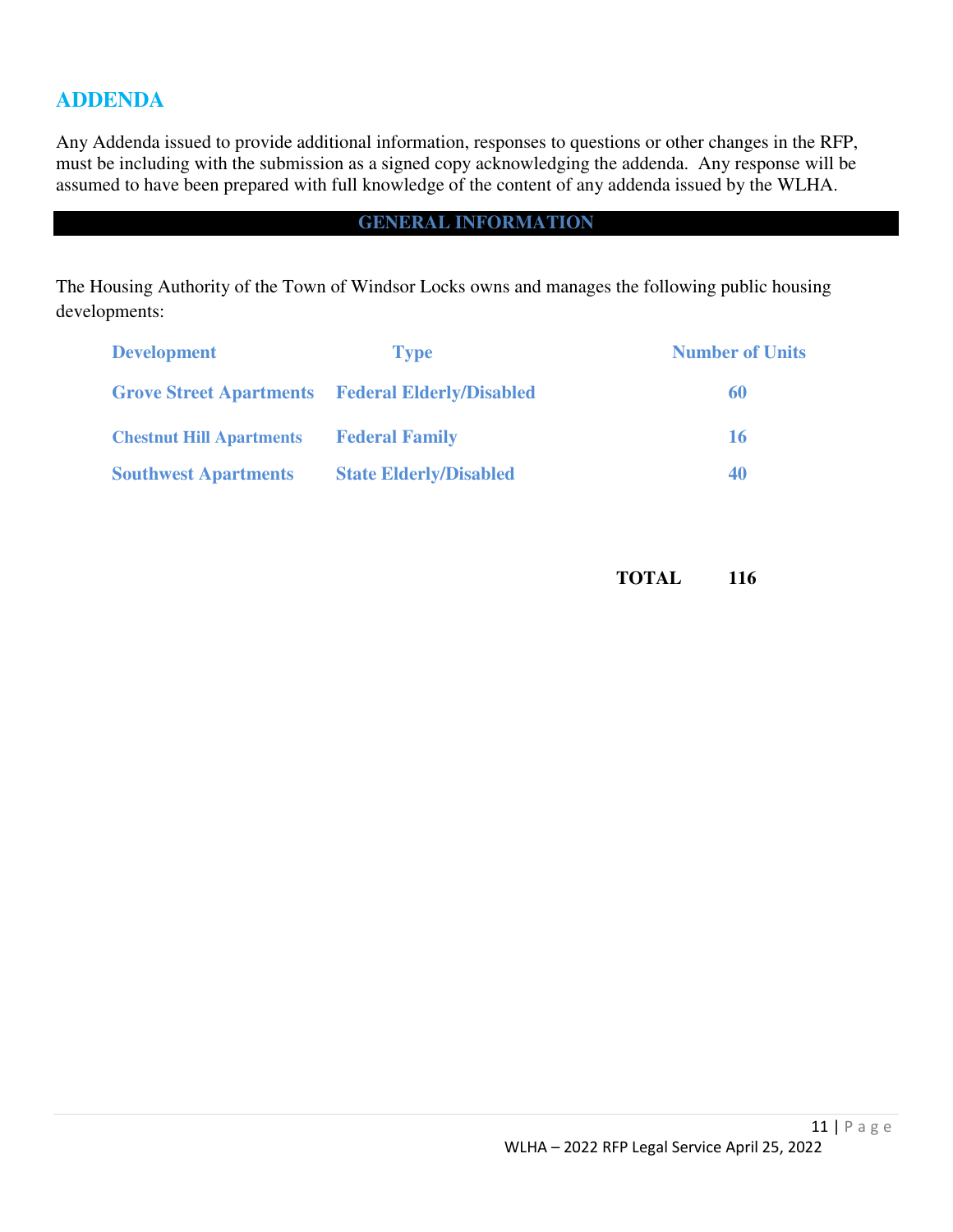### **PROFILE OF FIRM FORM**

| $(1)$ Prime<br>Sub-contractor         | (This form must be completed by and for each). |      |
|---------------------------------------|------------------------------------------------|------|
| $(2)$ Name of Firm:                   | Telephone:                                     | Fax: |
| (3) Street Address, City, State, Zip: |                                                |      |

(4) Please attached a brief biography/resume of the company, including the following information:

 **(a) Year Firm Established; (b) Year Firm established in [JURISDICTION]; (c) Former Name and Year Established (if applicable); (d) Name of Parent Company and Date Acquired (if applicable).** 

(5) Identify Principals/Partners in Firm (submit a professional resume for each):

| <b>NAME</b> | <b>TITLE</b> | $\%$<br><b>OFOWNERSHIP</b> |
|-------------|--------------|----------------------------|
|             |              |                            |
|             |              |                            |
|             |              |                            |

(6) Identify the individual(s) that will act as project manager and any other supervisory personnel that will work on project. (Do not duplicate any resumes required above):

| <b>NAME</b> | <b>TITLE</b> |
|-------------|--------------|
|             |              |
|             |              |
|             |              |
|             |              |

(7) Proposer Diversity Statement: You must check all the following that apply to the ownership of this firm and enter where provided the correct percentage  $(\%)$  of ownership of each:

| $\Box$ Caucasian            | $\Box$ Public-Held         | $\Box$ Government | $\Box$ Non-Profit         |
|-----------------------------|----------------------------|-------------------|---------------------------|
| American (Male)             | Corporation                | Agency            | Organization              |
| $\mathcal{O}_{\mathcal{L}}$ | $\mathit{o}_{\mathit{lo}}$ | $\%$              | $\mathcal{O}_\mathcal{D}$ |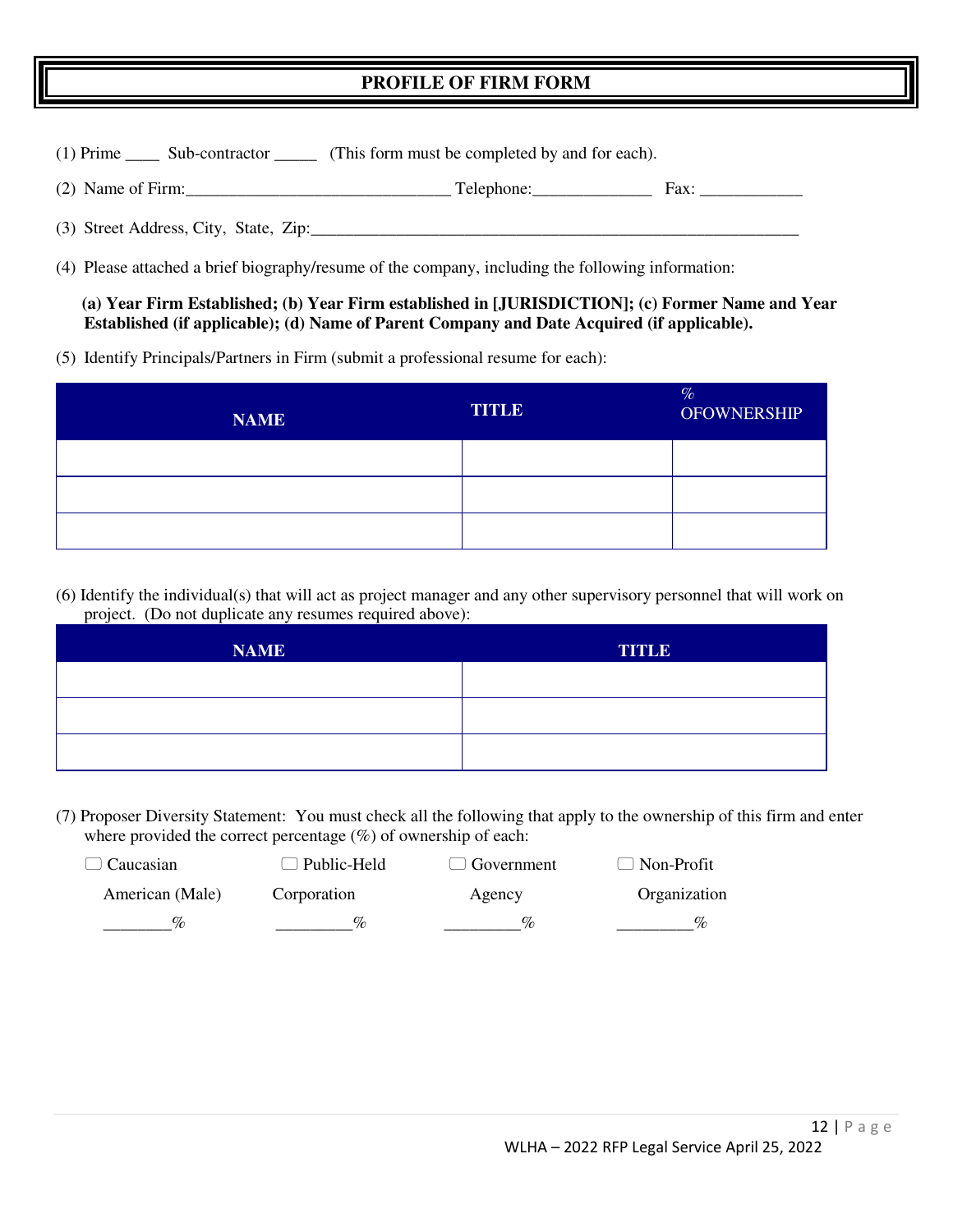Resident – (RBE), Minority-(MBE), or Women –Owned (WBE) Business Enterprise (Qualifies by virtue of 51% or more ownership and active management by one or more of the following:

| $\Box$ Resident- $\Box$ African $\Box$ <sup>**</sup> Native $\Box$ Hispanic $\Box$ Asian/Pacific $\Box$ Hasidic $\Box$ Asian/Indian<br>Owned* American American American American Jew<br>$\begin{array}{ccccccccccccccccc} \mathcal{A} & \mathcal{A} & \mathcal{A} & \mathcal{A} & \mathcal{A} & \mathcal{A} & \mathcal{A} & \mathcal{A} & \mathcal{A} & \mathcal{A} & \mathcal{A} & \mathcal{A} & \mathcal{A} & \mathcal{A} & \mathcal{A} & \mathcal{A} & \mathcal{A} & \mathcal{A} & \mathcal{A} & \mathcal{A} & \mathcal{A} & \mathcal{A} & \mathcal{A} & \mathcal{A} & \mathcal{A} & \mathcal{A} & \mathcal{A} & \mathcal{A} & \mathcal{A} & \mathcal{A}$ | American                                                                                                                    |
|---------------------------------------------------------------------------------------------------------------------------------------------------------------------------------------------------------------------------------------------------------------------------------------------------------------------------------------------------------------------------------------------------------------------------------------------------------------------------------------------------------------------------------------------------------------------------------------------------------------------------------------------------------------|-----------------------------------------------------------------------------------------------------------------------------|
| $\Box$ Woman-Owned $\Box$ Woman-Owned $\Box$ Disabled $\Box$ Other (Specify):<br>(Caucasian) Veteran $\frac{\%}{\%}$ Veteran $\frac{\%}{\%}$<br>(MBE)<br>$\sim$ %                                                                                                                                                                                                                                                                                                                                                                                                                                                                                             |                                                                                                                             |
|                                                                                                                                                                                                                                                                                                                                                                                                                                                                                                                                                                                                                                                               |                                                                                                                             |
| (NOTE: A CERTIFICATION/NUMBER NOT REQUIRED TO PROPOSE - ENTER IF AVAILABLE)                                                                                                                                                                                                                                                                                                                                                                                                                                                                                                                                                                                   |                                                                                                                             |
|                                                                                                                                                                                                                                                                                                                                                                                                                                                                                                                                                                                                                                                               |                                                                                                                             |
| (9) [APPROPRIATE JURISDICTION] Business License No.: ___________________________                                                                                                                                                                                                                                                                                                                                                                                                                                                                                                                                                                              |                                                                                                                             |
|                                                                                                                                                                                                                                                                                                                                                                                                                                                                                                                                                                                                                                                               |                                                                                                                             |
|                                                                                                                                                                                                                                                                                                                                                                                                                                                                                                                                                                                                                                                               |                                                                                                                             |
|                                                                                                                                                                                                                                                                                                                                                                                                                                                                                                                                                                                                                                                               |                                                                                                                             |
|                                                                                                                                                                                                                                                                                                                                                                                                                                                                                                                                                                                                                                                               |                                                                                                                             |
|                                                                                                                                                                                                                                                                                                                                                                                                                                                                                                                                                                                                                                                               |                                                                                                                             |
| (13) Professional Liability Insurance Carrier:                                                                                                                                                                                                                                                                                                                                                                                                                                                                                                                                                                                                                |                                                                                                                             |
|                                                                                                                                                                                                                                                                                                                                                                                                                                                                                                                                                                                                                                                               |                                                                                                                             |
| (14) Debarred Statement: Has this firm, or any principal(s) ever been debarred from providing any services                                                                                                                                                                                                                                                                                                                                                                                                                                                                                                                                                    | by the Federal Government, any state government, the State of _____, or any local government agency<br>$? Yes \Box No \Box$ |

If "Yes," please attach a full detailed explanation, including dates, circumstances and current status.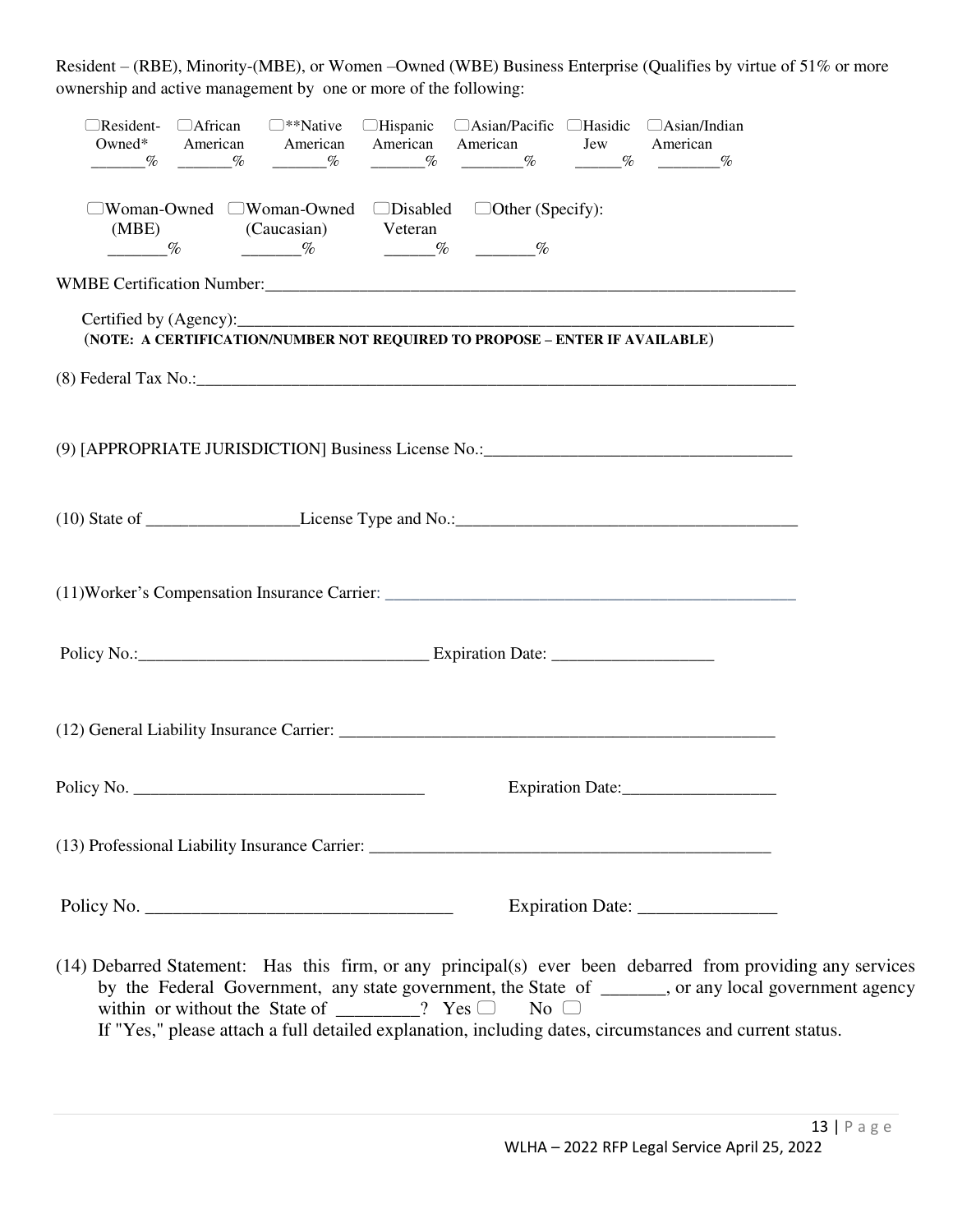- (15) Disclosure Statement: Does this firm or any principals thereof have any current, past personal or professional relationship with any Commissioner or Officer of the HA? Yes  $\Box$  No  $\Box$ If "Yes," please attach a full detailed explanation, including dates, circumstances and current status.
- (16) Non-Collusive Affidavit: The undersigned party submitting this proposal hereby certifies that such proposal is genuine and not collusive and that said proposer entity has not colluded, conspired, connived or agreed, directly or indirectly, with any proposer or person, to put in a sham proposal or to refrain from proposing, and has not in any manner, directly or indirectly sought by agreement or collusion, or communication or conference, with any person, to fix the proposal price of affiant or of any other proposer, to fix overhead, profit or cost element of said proposal price, or that of any other proposer or to secure any advantage against the HA or any person interested in the proposed contract; and that all statements in said proposal are true.
- (17) Verification Statement: The undersigned proposer hereby states that by completing and submitting this form he/she is verifying that all information provided herein is, to the best of his/her knowledge, true and accurate, and agrees that if the HA discovers that any information entered herein is false, that shall entitle the HA to not consider nor make award or to cancel any award with the undersigned party.

| <b>Signature</b>    | Company     |
|---------------------|-------------|
|                     |             |
| <b>Printed Name</b> | <b>Date</b> |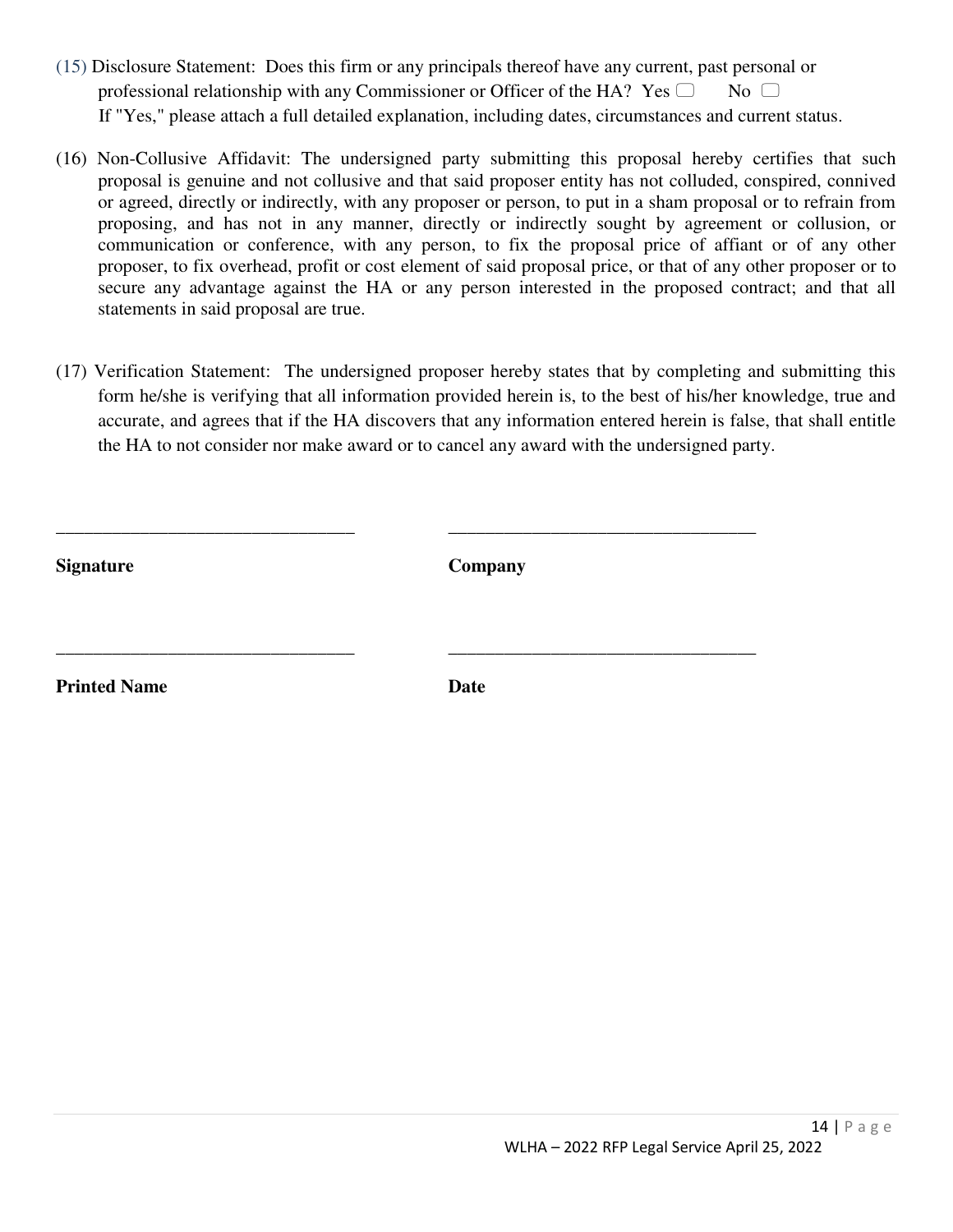# THIS PAGE LEFT BLANK INTENTIONALLY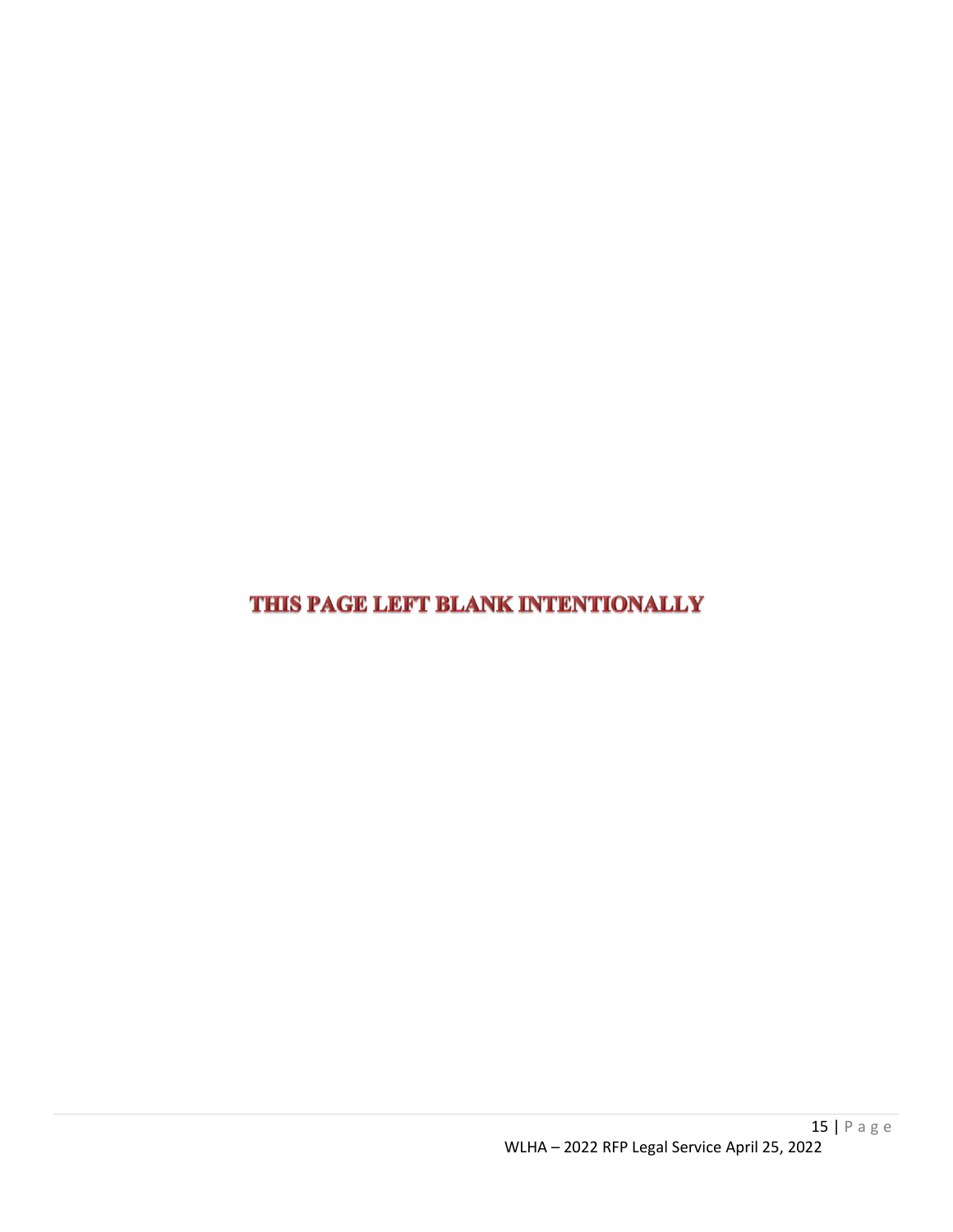